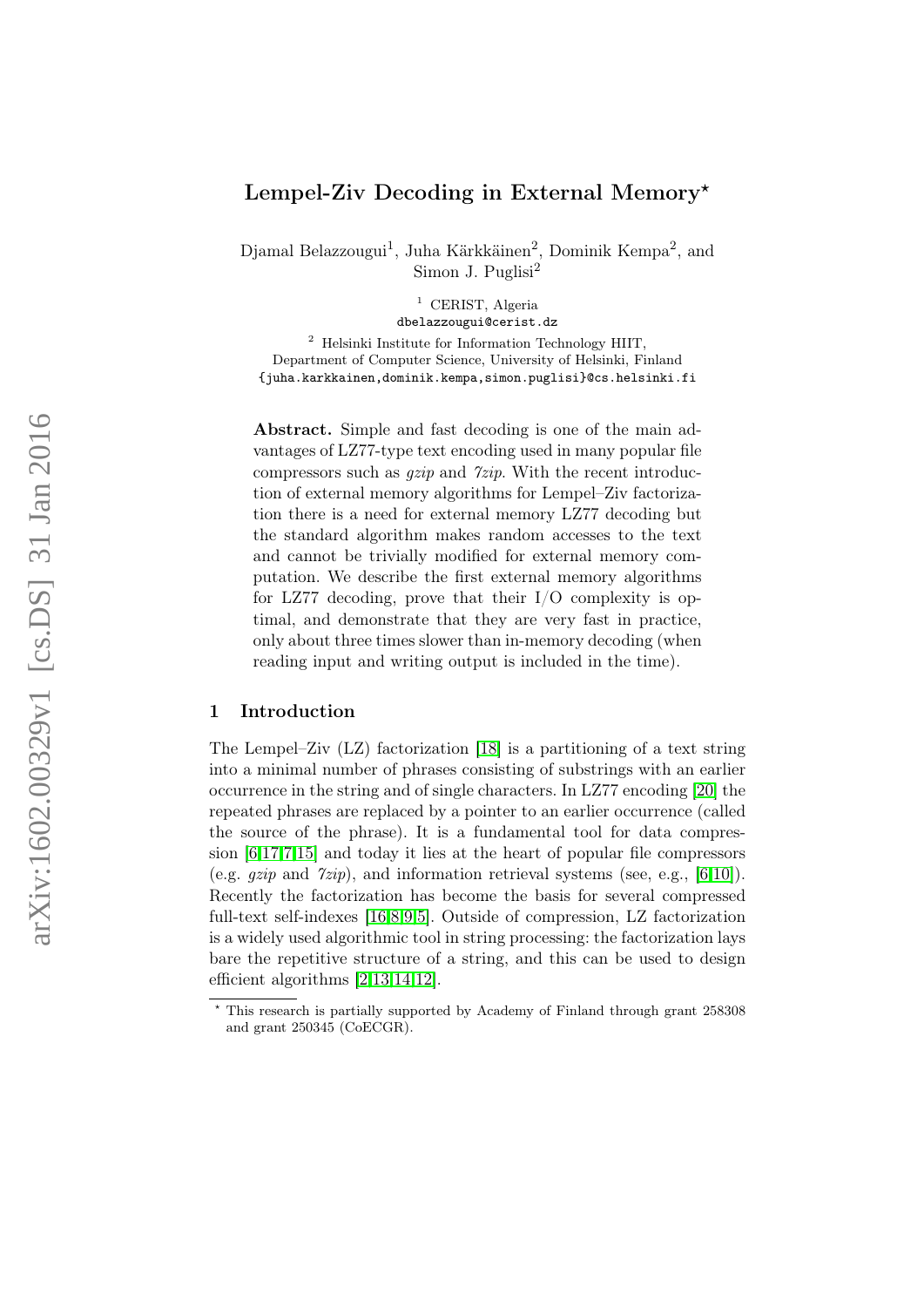One of the main advantages of LZ77 encoding as a compression technique is a fast and simple decoding: simply replace each pointer to a source by a copy of the source. However, this requires a random access to the earlier part of the text. Thus the recent introduction of external memory algorithms for LZ77 factorization [\[11\]](#page-12-14) raises the question: Is fast LZ77 decoding possible when the text length exceeds the RAM size? In this paper we answer the question positively by describing the first external memory algorithms for LZ77 decoding.

In LZ77 compression, the need for external memory algorithms can be avoided by using an encoding window of limited size. However, a longer encoding window can improve the compression ratio [\[6\]](#page-12-2). Even with a limited window size, decompression on a machine with a small RAM may require an external memory algorithm if the compression was done on a machine with a large RAM. Furthermore, in applications such as text indexing and string processing limiting the window size is not allowed. While most of these applications do not require decoding, a fast decoding algorithm is still useful for checking the correctness of the factorization.

Our contribution. We show that in the standard external memory model [\[19\]](#page-12-15) the I/O complexity of decoding an LZ77-like encoding of a string of length *n* over an alphabet of size  $\sigma$  is  $\Theta\left(\frac{n}{R\log n}\right)$  $\frac{n}{B\log_\sigma n} \log_{M/B} \frac{n}{B\log_2{n}}$  $B \log_{\sigma} n$ ), where  $M$  is the RAM size and B is the disk block size in units of  $\Theta(\log n)$  bits. The lower bound is shown by a reduction from permuting and the upper bound by describing two algorithms with this I/O complexity.

The first algorithm uses the powerful tools of external memory sorting and priority queues while the second one relies on plain disk  $I/O$  only. Both algorithms are relatively simple and easy to implement. Our implementation uses the STXXL library [\[4\]](#page-12-16) for sorting and priority queues.

Our experiments show that both algorithms scale well for large data but the second algorithm is much faster in all cases. This shows that, while external memory sorting and priority queues are extremely useful tools, they do have a significant overhead when their full power is not needed. The faster algorithm (using a very modest amount of RAM) is only 3– 4 times slower than an in-memory algorithm that has enough RAM to perform the decoding in RAM (but has to read the input from disk and write the output to disk).

Our algorithms do not need a huge amount of disk space in addition to the input (factorization) and output (text), but we also describe and implement a version, which can reduce the additional disk space to less than 3% of total disk space usage essentially with no effect on runtime.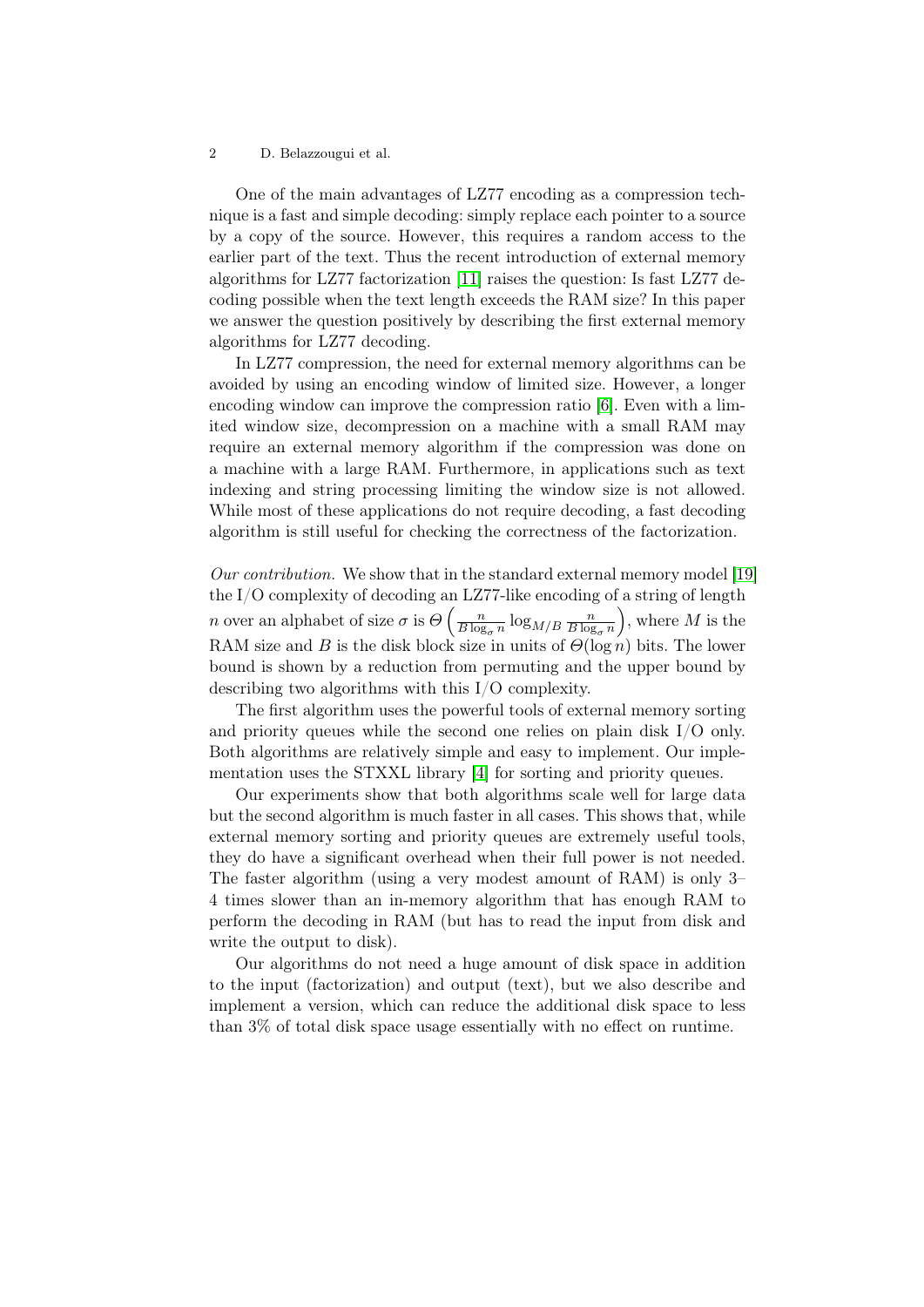#### 2 Basic Definitions

*Strings.* Throughout we consider a string  $X = X[1..n] = X[1]X[2]...X[n]$ of  $|X| = n$  symbols drawn from the alphabet  $[0..\sigma - 1]$  for  $\sigma = n^{\mathcal{O}(1)}$ . For  $1 \leq i \leq j \leq n$  we write  $\mathsf{X}[i..j]$  to denote the substring  $\mathsf{X}[i]\mathsf{X}[i+1] \ldots \mathsf{X}[j]$ of X. By  $X[i..j]$  we denote  $X[i..j-1]$ .

LZ77. The longest previous factor (LPF) at position i in string  $X$  is a pair  $\text{LPF}[i] = (p_i, \ell_i)$  such that,  $p_i < i$ ,  $\mathsf{X}[p_i..p_i + \ell_i) = \mathsf{X}[i..i + \ell_i)$ , and  $\ell_i$ is maximized. In other words,  $X[i..i + \ell_i]$  is the longest prefix of  $X[i..n]$ which also occurs at some position  $p_i < i$  in X. There may be more than one potential value of  $p_i$ , and we do not care which one is used.

The LZ77 factorization (or LZ77 parsing) of a string  $X$  is a greedy, left-to-right parsing of X into longest previous factors. More precisely, if the j<sup>th</sup> LZ factor (or *phrase*) in the parsing is to start at position  $i$ , then  $LZ[j] = LPF[i] = (p_i, \ell_i)$  (to represent the *j*th phrase), and then the  $(j+1)$ th phrase starts at position  $i + \ell_i$ . The exception is the case  $\ell_i = 0$ , which happens iff  $X[i]$  is the leftmost occurrence of a symbol in X. In this case  $LZ[j] = (X[i], 0)$  (to represent  $X[i..i]$ ) and the next phrase starts at position  $i + 1$ . This is called a *literal phrase* and the other phrases are called *repeat phrases*. For a repeat phrases, the substring  $X[p_i..p_i + \ell_i]$ is called the *source* of the phrase  $X[i..i + \ell_i]$ . We denote the number of phrases in the LZ77 parsing of  $X$  by z.

LZ77-type factorization. There are many variations of LZ77 parsing. For example, the original LZ77 encoding [\[20\]](#page-12-1) had only one type of phrase, a (potentially empty) repeat phrase always followed by a literal character. Many compressors use parsing strategies that differ from the greedy strategy described above to optimize compression ratio after entropy compression or to speed up compression or decompression. The algorithms described in this paper can be easily adapted for most of them. For purposes of presentation and analysis we make two assumptions about the parsing:

- All phrases are either literal or repeat phrases as described above.
- The total number of repeat phrases, denoted by  $z_{\text{rep}}$ , is  $\mathcal{O}(n/\log_{\sigma} n)$ .

We call this an *LZ77-type factorization*. The second assumption holds for the greedy factorization [\[18\]](#page-12-0) and means that the total size of the repeat phrases encoded using  $\mathcal{O}(\log n)$ -bit integers is  $\mathcal{O}(n \log \sigma)$ . If furthermore the zero length in the literal phrases is encoded with  $\mathcal{O}(\log \sigma)$  bits, the size of the whole encoding is  $\mathcal{O}(n \log \sigma)$  bits.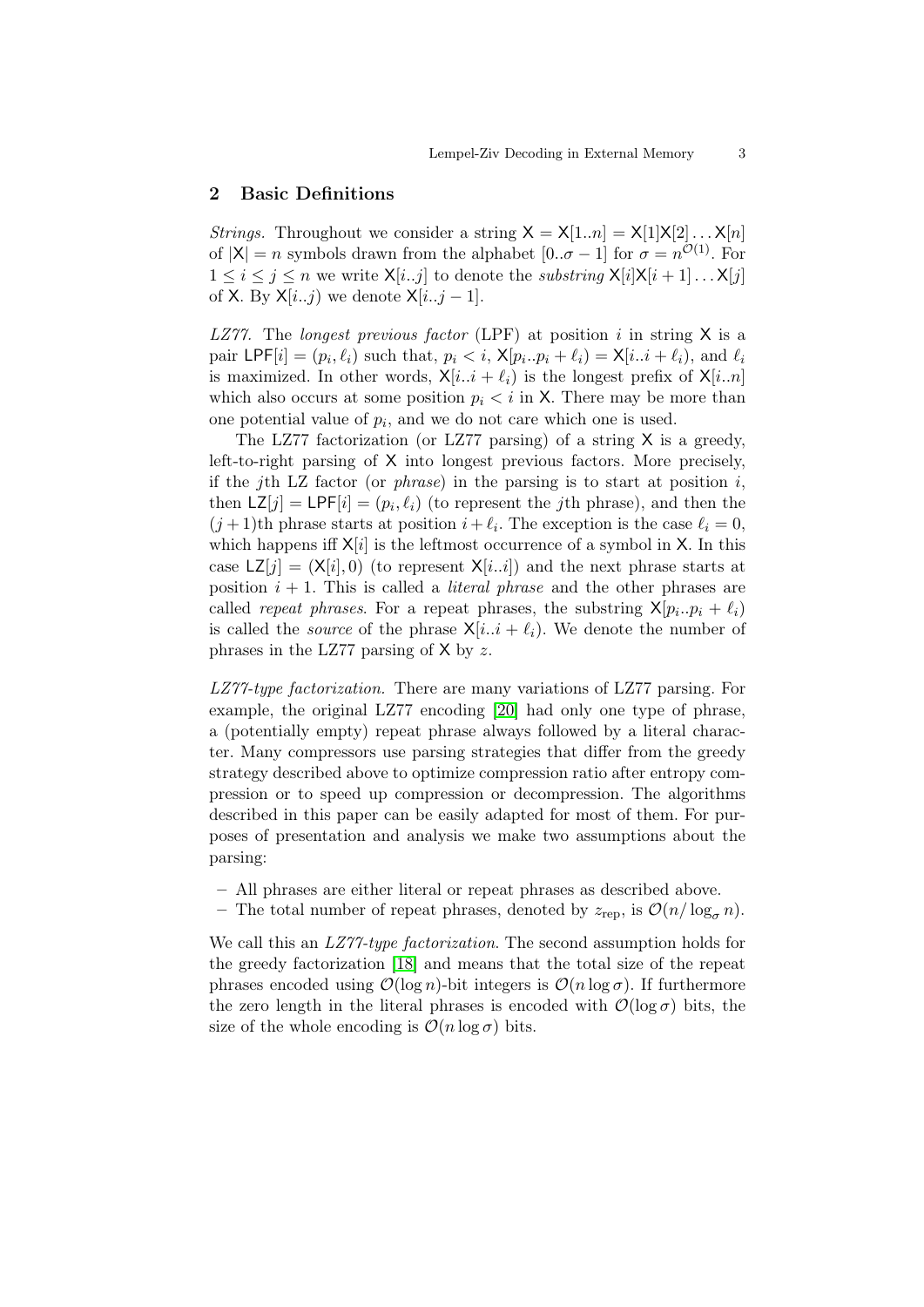## 3 On I/O complexity of LZ decoding

Given an LZ77-type factorization of a string encoded as described above, the task of LZ77 decoding is to recover the original string. In this section, we obtain a lower bound on the I/O complexity of LZ decoding by a reduction from permuting.

We do the analysis using the standard external memory (EM) model [\[19\]](#page-12-15) with RAM size  $M$  and disk block size  $B$ , both measured in units of  $\Theta(\log n)$  bits. We are primarily interested in the I/O complexity, i.e., the number of disk blocks moved between RAM and disk.

Given a sequence  $\bar{x} = x_1, x_2, \ldots, x_n$  of n objects of size  $\Theta(\log n)$  bits each and a permutation  $\pi[1..n]$  of  $[1..n]$ , the task of permuting is to obtain the permuted sequence  $\bar{y} = y_1, y_2, \ldots, y_n = x_{\pi[1]}, x_{\pi[2]}, \ldots, x_{\pi[n]}$ . Under the mild assumption that  $B \log(M/B) = \Omega(\log(n/B))$ , the I/O complexity of permuting is  $\Theta\left(\frac{n}{B}\right)$  $\frac{n}{B} \log_{M/B} \frac{n}{B}$  $\left(\frac{n}{B}\right)$ , the same as the I/O complexity of sorting [\[1\]](#page-11-1).

We show now that permuting can be reduced to LZ decoding. Let X be the string obtained from the sequence  $\bar{x}$  by encoding each  $x_i$  as a string of length  $h = \Theta(\log_{\sigma} n)$  over the alphabet  $[0..\sigma)$ . Let Y be the string obtained in the same way from the sequence  $\bar{y}$ . Form an LZ77-type factorization of XY by encoding the first half using literal phrases and the second half using repeat phrases so that the substring representing  $y_i$  is encoded by the phrase  $(h\pi[i] + 1 - h, h)$ . This LZ factorization is easy to construct in  $\mathcal{O}(n/B)$  I/Os given  $\bar{x}$  and  $\pi$ . By decoding the factorization we obtain XY and thus  $\bar{y}$ .

**Theorem 1.** The  $I/O$  complexity of decoding an  $LZ77$ -type factorization of a string of length n over an alphabet of size  $\sigma$  is  $\Omega\left(\frac{n}{B\log n}\right)$  $\frac{n}{B \log_\sigma n} \log_{M/B} \frac{n}{B \log_2{n}}$  $B \log_{\sigma} n$ .

Proof. The result follows by the above reduction from permuting a sequence of  $\Theta(n/\log_{\sigma} n)$  objects.

#### <span id="page-3-0"></span>4 LZ decoding using EM sorting and priority queue

Our first algorithm for LZ decoding relies on the powerful tools of external memory sorting and external memory priority queues.

We divide the string X into  $\lceil n/b \rceil$  segments of size exactly b (except the last segment can be smaller). The segments must be small enough to fit in RAM and big enough to fill at least one disk block. If a phrase or its source overlaps a segment boundary, the phrase is split so that all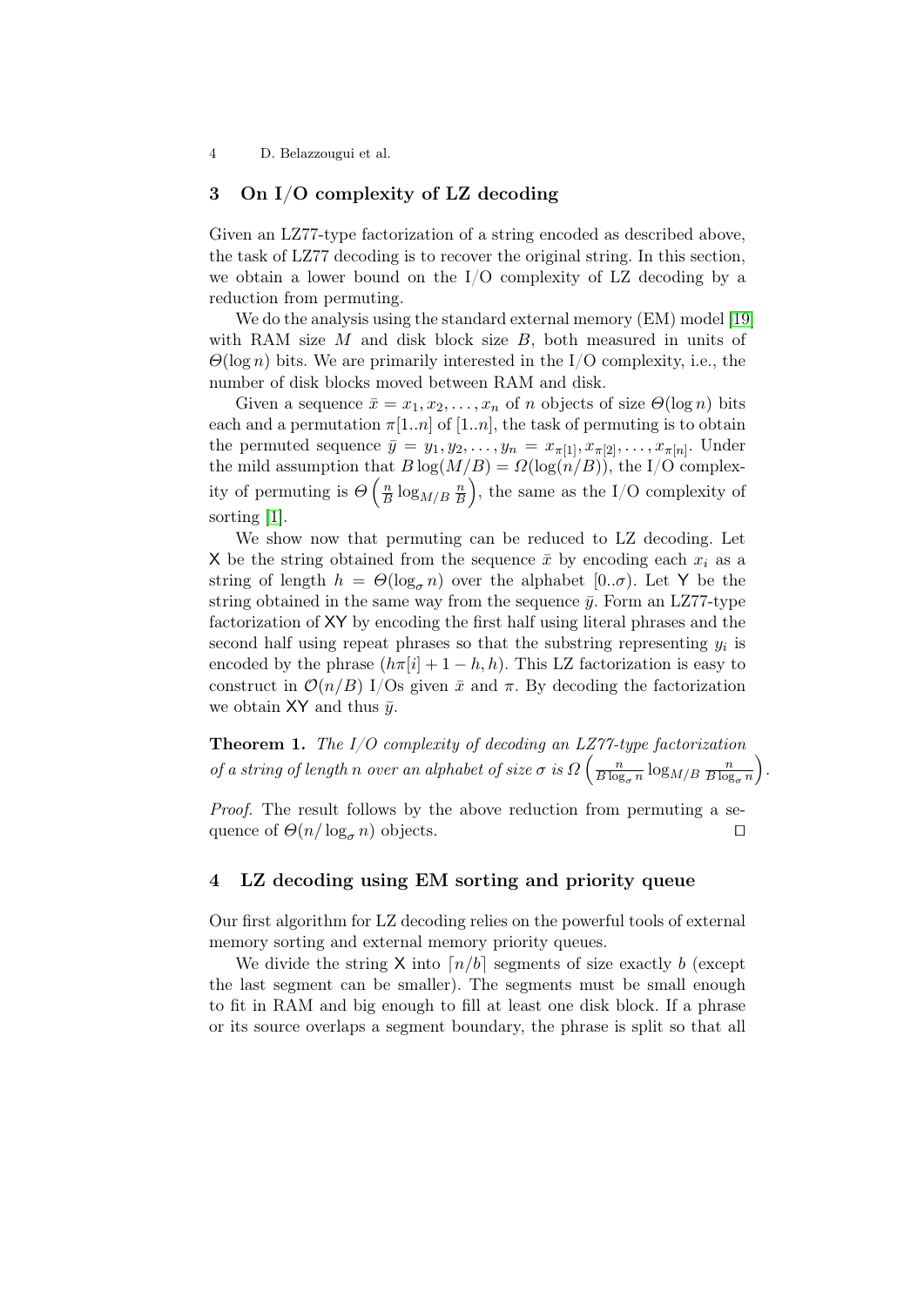phrases and their sources are completely inside one segment. The number of phrases increases by at most  $\mathcal{O}(z_{\text{rep}} + n/b)$  because of the splitting.

After splitting, the phrases are divided into three sequences. The sequence  $R_{far}$  contains repeat phrases with the source more than b positions before the phrase (called far repeat phrases) and the sequence  $R_{near}$  the other repeat phrases (called near repeat phrases). The sequence L contains all the literal phrases. The repeat phrases are represented by triples  $(p, q, \ell)$ , where p is the starting position of the source, q is the starting position of the phrase and  $\ell$  is the length. The literal phrases are represented by pairs  $(q, c)$ , where q is the phrase position and c is the character. The sequence  $R_{\text{far}}$  of far repeat phrases is sorted by the source position. The other two sequences are not sorted, i.e., they remain ordered by the phrase position.

During the computation, we maintain an external memory priority queue Q that stores already recovered far repeat phrases. Each such phrase is represented by a triple  $(q, \ell, s)$ , where q and  $\ell$  are as above and s is the phrase as a literal string. The triples are extracted from the queue in the ascending order of q. The maximum length of phrases stored in the queue is bounded by a parameter  $\ell_{\text{max}}$ . Longer phrases are split into multiple phrases before inserting them into the queue.

The string X is recovered one segment at a time in left-to-right order and each segment is recovered one phrase at a time in left-to-right order. A segment recovery is done in a  $(RAM)$  array  $Y[0..b]$  of size b. At any moment in time, for some  $i \in [0..b]$ ,  $\mathsf{Y}[0..i)$  contains the already recovered prefix of the current segment and  $Y[i..b]$  contains the last  $b-i$  characters of the preceding segment. The next phrase starting at  $Y[i]$  is recovered in one of three ways depending on its type:

- A literal phrase is obtained as the next phrase in the sequence L.
- A near repeat phrase is obtained as the next phrase in the sequence  $R_{\text{near}}$ . The source of the phrase either starts in  $Y[0..i)$  or is contained in  $Y[i..b]$ , and is easily recovered in both cases.
- A far repeat phrase is obtained from the the priority queue with the full literal representation.

Once a segment has been fully recovered, we read all the phrases in the sequence  $R_{far}$  having the source within the current segment. Since  $R_{far}$  is ordered by the source position, this involves a single sequential scan of  $R_{far}$ over the whole algorithm. Each such phrase is inserted into the priority queue Q with its literal representation (splitting the phrase into multiple phrases if necessary).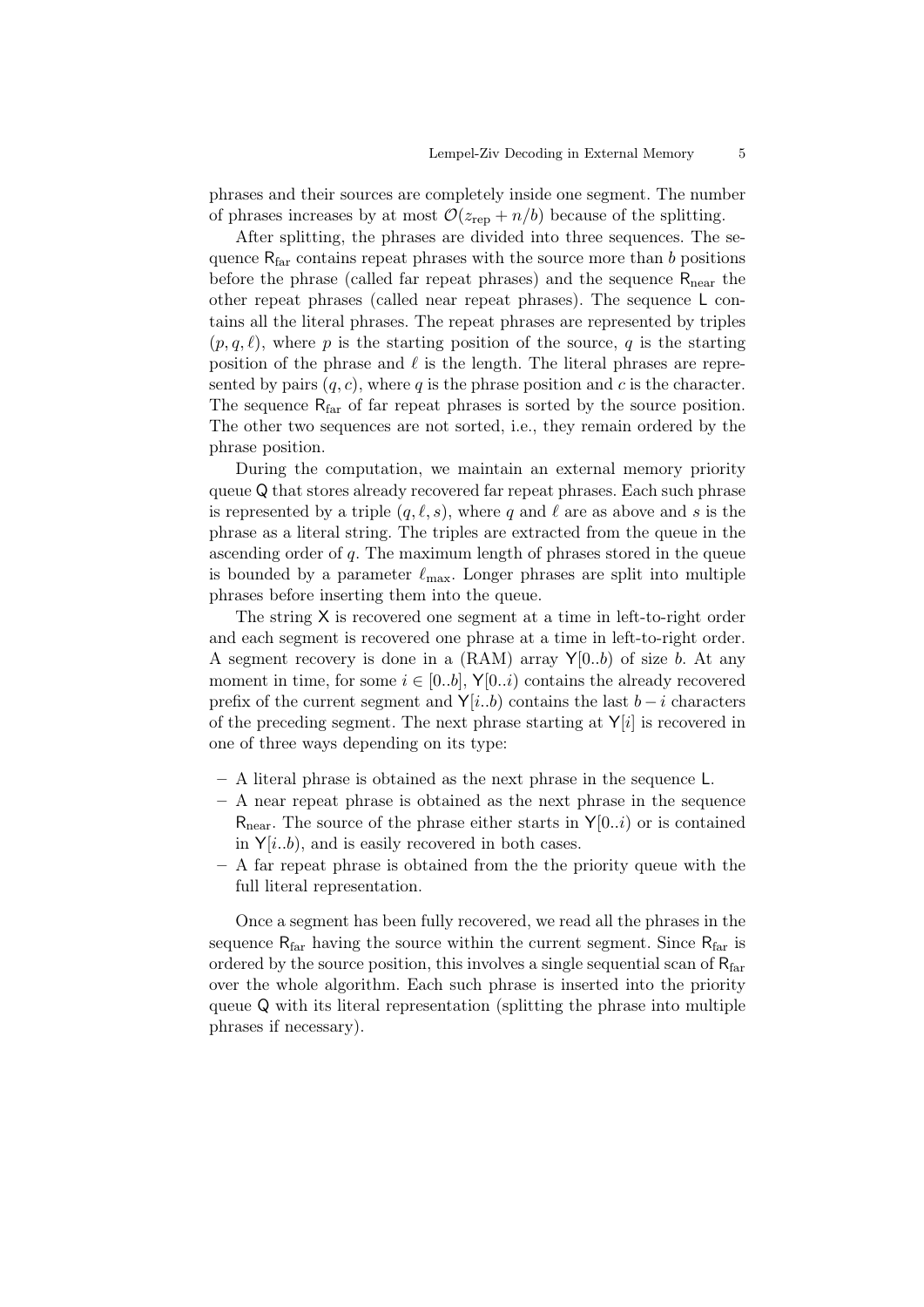**Theorem 2.** A string of length n over an alphabet of size  $\sigma$  can be recovered from its LZ77 factorization in  $\mathcal{O}\left(\frac{n}{B \log n}\right)$  $\frac{n}{B \log_\sigma n} \log_{M/B} \frac{n}{B \log_2{n}}$  $B \log_{\sigma} n$  $\big)$  I/Os.

*Proof.* We set  $\ell_{\text{max}} = \Theta(\log_{\sigma} n)$  and  $b = \Theta(B \log_{\sigma} n)$ . Then the objects stored in the priority queue need  $\mathcal{O}(\log n + \ell_{\max} \log \sigma) = \mathcal{O}(\log n)$ bits each and the total number of repeat phrases after all splitting is  $\mathcal{O}(z_{\text{rep}} + n/\log_{\sigma} n) = \mathcal{O}(n/\log_{\sigma} n)$ . Thus sorting the phrases needs  $\mathcal{O}\left(\frac{n}{B\log n}\right)$  $\frac{n}{B \log_\sigma n} \log_{M/B} \frac{n}{B \log_2{n}}$  $B \log_{\sigma} n$  I/Os. This is also the I/O complexity of all the external memory priority queue operations [\[3\]](#page-11-2). All other processing is sequential and needs  $\mathcal{O}\left(\frac{n}{B\log n}\right)$  $B \log_{\sigma} n$  $\big)$  I/Os.

We have implemented the algorithm using the STXXL library [\[4\]](#page-12-16) for external memory sorting and priority queues.

#### <span id="page-5-0"></span>5 LZ decoding without sorting or priority queue

The practical performance of the algorithm in the previous section is often bounded by in-memory computation rather than I/O, at least on a machine with relatively fast disks. In this section, we describe an algorithm that reduces computation based on the observation that we do not really need the full power of external memory sorting and priority queues.

To get rid of sorting, we replace the sorted sequence  $R_{far}$  with  $\lceil n/b \rceil$ unsorted sequences  $R_1, R_2, \ldots$ , where  $R_i$  contains all phrases with the source in the *i*th segment. In other words, sorting  $R_{far}$  is replaced with distributing the phrases into the segments  $R_1, R_2, \ldots$  If  $n/b$  is less than  $M/B$ , the distribution can be done in one pass, since we only need one RAM buffer of size B for each segment. Otherwise, we group  $M/B$  consecutive segments into a supersegment, distribute the phrases first into supersegments, and then scanning the supersegment sequences into segments. If necessary, further layers can be added to the segment hierarchy. This operation generates the same amount of  $I/O$  as sorting the phrases but requires less computation because the segment sequences do not need to be sorted.

In the same way, the priority queue is replaced with  $\lceil n/b \rceil$  simple queues. The queue  $\mathsf{Q}_i$  contains a triple  $(q, \ell, s)$  for each far repeat phrase whose phrase position is within the *i*th segment. The order of the phrases in the queue is arbitrary. Instead of inserting a recovered far repeat phrase into the priority queue  $Q$  it is appended into the appropriate queue  $Q_i$ . This requires a RAM buffer of size  $B$  for each queue but as above a multiround distribution can be used if the number of segments is too large.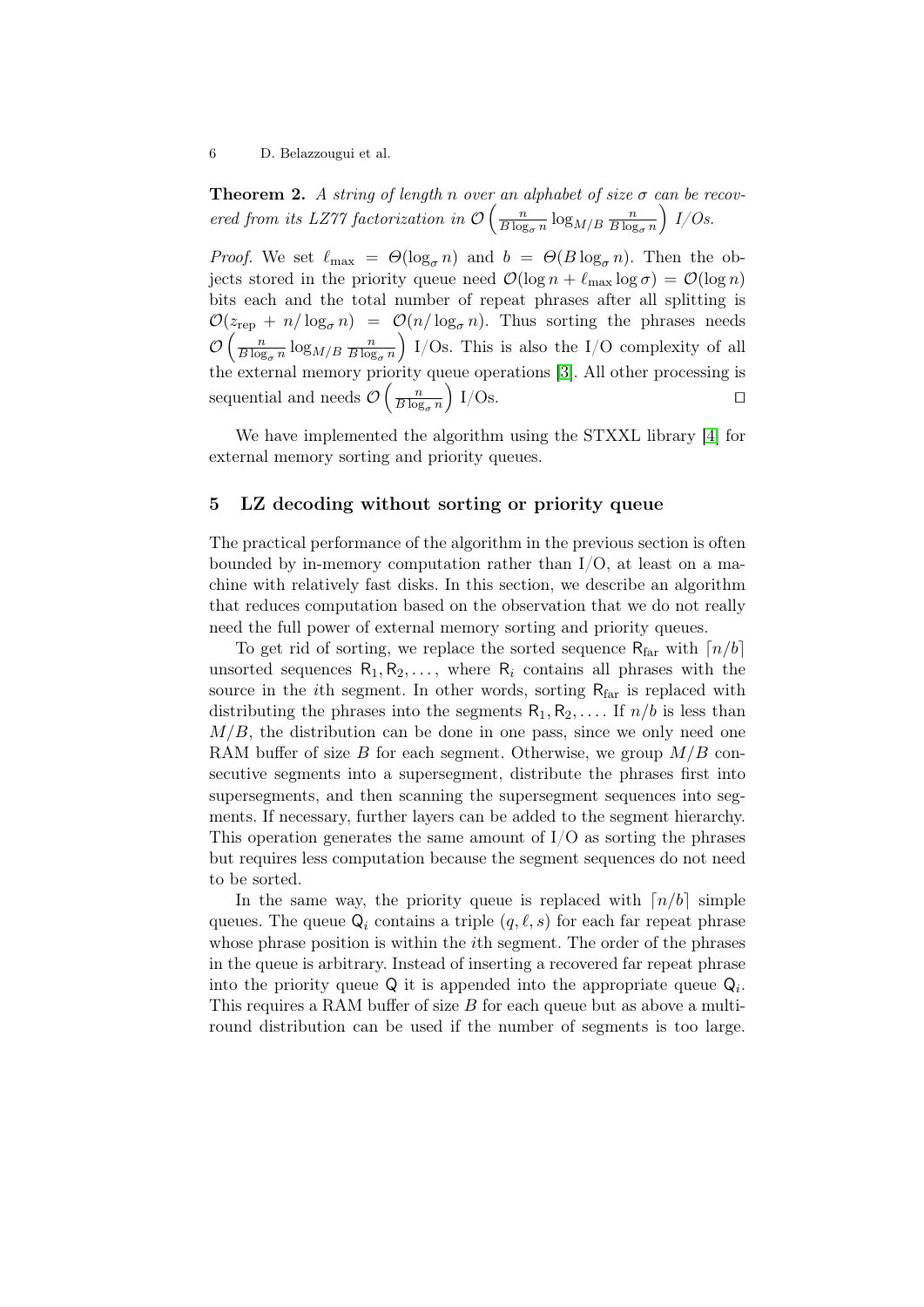This approach may not reduce the  $I/O$  compared to the use of a priority queue but it does reduce computation. Moreover, the simple queue allows the strings s to be of variable sizes and of unlimited length; thus there is no need to split the phrases except at segment boundaries.

Since the queues  $Q_i$  are not ordered by the phrase position, we can no more recover a segment in a strict left-to-right order, which requires a modification of the segment recovery procedure. The sequence  $R_{near}$  of near repeat phrases is divided into two:  $R<sub>prev</sub>$  contains the phrases with the source in the preceding segment and  $R_{same}$  the ones with the source in the same segment.

As in the previous section, the recovery of a segment  $X_i$  starts with the previous segment in the array  $Y[0..b)$  and consists of the following steps:

- 1. Recover the phrases in  $R_{prev}$  (that are in this segment). Note that each source is in the part of the previous segment that is still untouched.
- 2. Recover the literal phrases by reading them from L.
- 3. Recover the far repeat phrases by reading them from  $Q_i$  (with the full literal representation).
- 4. Recover the phrases in  $R_{same}$ . Note that each source is in the part of the current segment that has been fully recovered.

After the recovery of the segment, we read all the phrases in  $R_i$  and insert them into the queues  $\mathsf{Q}_k$  with their full literal representations.

We want to minimize the number of segments. Thus we choose the segments size to occupy at least half of the available RAM and more if the RAM buffers for the queues  $\mathsf{Q}_k$  do not require all of the other half. It is easy to see that this algorithm does not generate asymptotically more I/Os than the algorithm of the previous section. Thus the I/O complexity is  $\mathcal{O}\left(\frac{n}{B\log n}\right)$  $\frac{n}{B \log_\sigma n} \log_{M/B} \frac{n}{B \log_2{n}}$  $B \log_{\sigma} n$  . We have implemented the algorithm using standard file I/O (without the help of STXXL).

### <span id="page-6-0"></span>6 Reducing disk space usage

The algorithm described in the previous section can adapt to a small RAM by using short segments, and if necessary, multiple rounds of distribution. However, reducing the segment size does not affect the disk space usage and the algorithm will fail if it does not have enough disk space to store all the external memory data. In this section, we describe how the disk space usage can be reduced.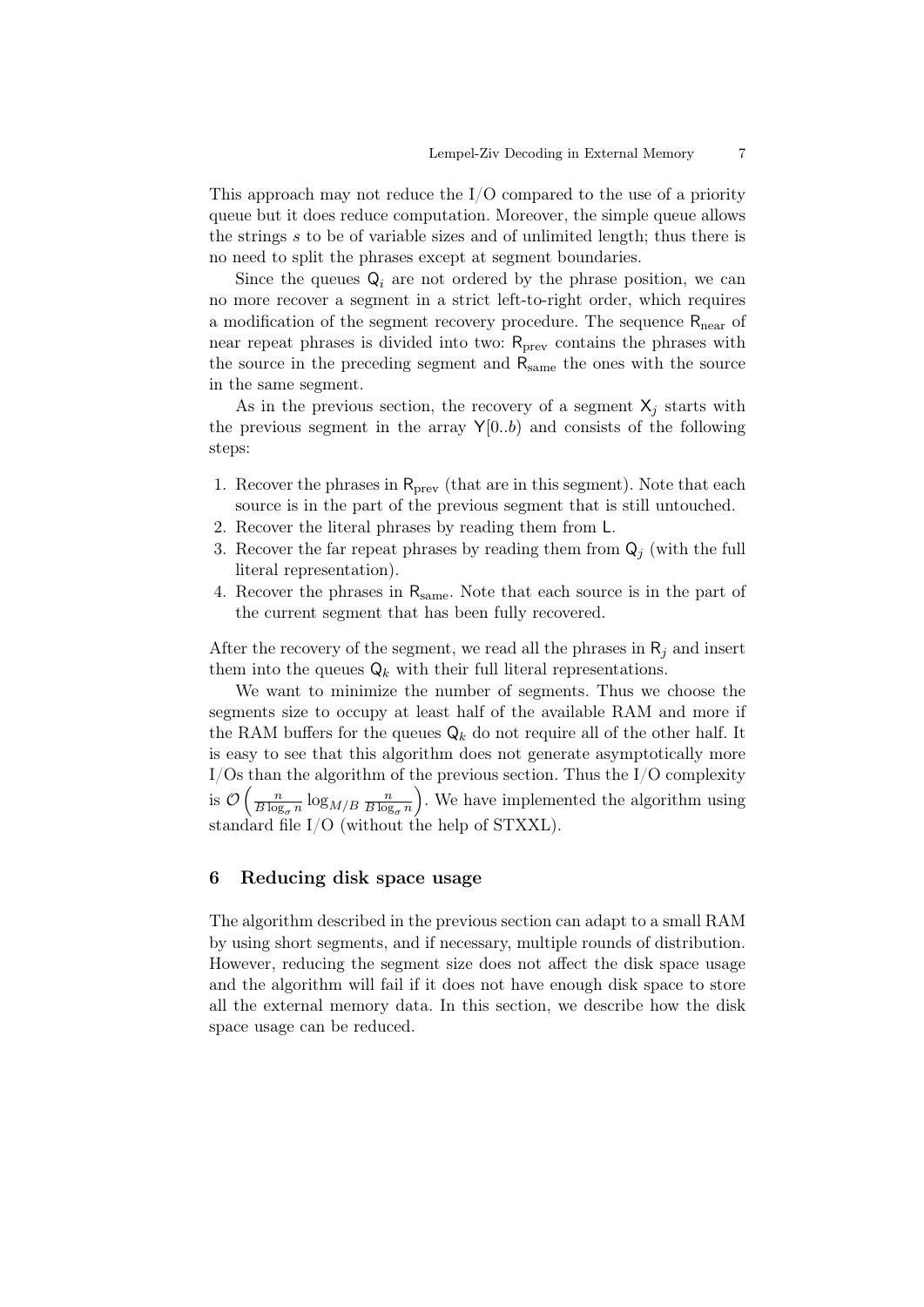| Name      | σ   | n/z     |
|-----------|-----|---------|
| hg.reads  | 6   | 52.81   |
| wiki      | 213 | 84.26   |
| kernel    | 229 | 7767.05 |
| random255 | 255 | 4.10    |

<span id="page-7-0"></span>Table 1. Statistics of data used in the experiments. All files are of size 256 GiB. The value of  $n/z$  (the average length of a phrase in the LZ77 factorization) is included as a measure of repetitiveness.

The idea is to divide the LZ factorization into parts and to process one part at a time recovering the corresponding part of the text. The first part is processed with the algorithm of the previous section as if it was the full string. To process the later parts, a slightly modified algorithm is needed because, although all the phrases are in the current part, the sources can be in the earlier parts. Thus we will have the  $R_i$  queues for all the segments in the current and earlier parts but the  $\mathsf{Q}_i$  queues only for the current part. The algorithm processes first all segments in the previous parts performing the following steps for each segment  $X_i$ :

- Read  $X_j$  from disk to RAM.
- Read  $\mathsf{R}_j$  and for each phrase in  $\mathsf{R}_j$  create the triple  $(q, \ell, s)$  and write it to the appropriate queue  $\mathsf{Q}_k$ .

Then the segments of the current part are processed as described in the previous section.

For each part, the algorithm reads all segments in the preceding parts. The number of additional I/Os needed for this is  $\mathcal{O}(np/(B \log_{\sigma} n))$ , where  $p$  is the number of parts. In other respects, the performance of the algorithm remains essentially the same.

We have implemented this partwise processing algorithm using greedy on-line partitioning. That is, we make each part as large as possible so that the peak disk usage does not exceed a given disk space budget. An estimated peak disk usage is maintained while reading the input. The implementation needs at least enough disk space to store the input (the factorization) and the output (the recovered string) but the disk space needed in addition to that can usually be reduced to a small fraction of the total with just a few parts.

#### 7 Experimental Results

Setup. We performed experiments on a machine equipped with two sixcore 1.9 GHz Intel Xeon E5-2420 CPUs with 15 MiB L3 cache and 120 GiB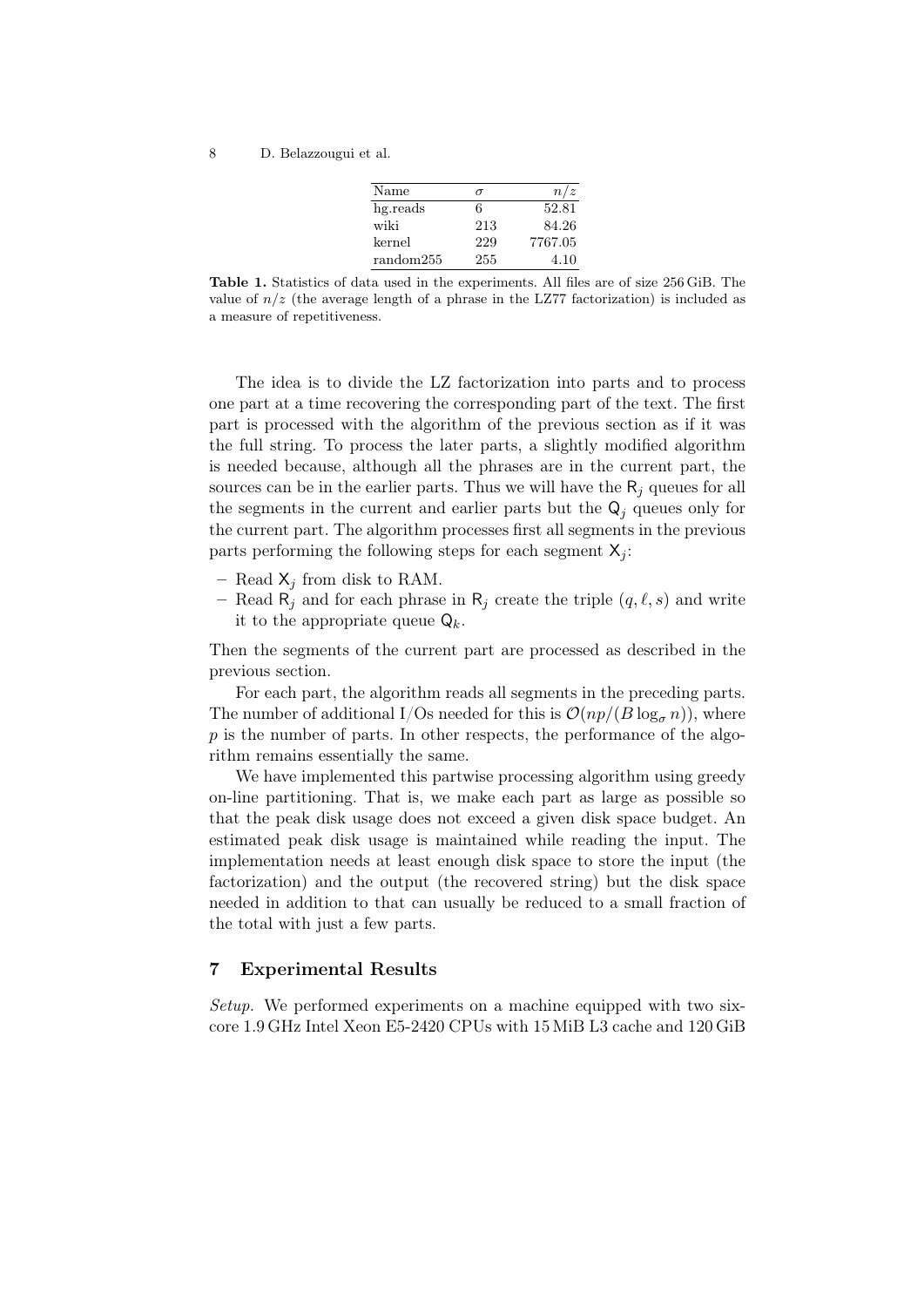of DDR3 RAM. The machine had 7.2 TiB of disk space striped with RAID0 across four identical local disks achieving a (combined) transfer rate of about 480 MiB/s. The STXXL block size as well as the size of buffers in the algorithm based on plain disk I/O was set to 1 MiB.

The OS was Linux (Ubuntu 12.04, 64bit) running kernel 3.13.0. All programs were compiled using  $g++$  version 4.7.3 with  $-03$  -DNDEBUG options. The machine had no other significant CPU tasks running and only a single thread of execution was used for computation. All reported runtimes are wallclock (real) times.

Datasets. For the experiments we used the following files varying in the number of repetitions and alphabet size (see Table [1](#page-7-0) for some statistics):

- hg.reads: a collection of DNA reads (short fragments produced by a sequencing machine) from 40 human genomes<sup>[3](#page-8-0)</sup> filtered from symbols other than  ${A, C, G, T, N}$  and newline;
- $-$  wiki: a concatenation of three different English Wikipedia dumps<sup>[4](#page-8-1)</sup> in XML format dated: 2014-07-07, 2014-12-08, and 2015-07-02;
- kernel: a concatenation of ∼16.8 million source files from 510 versions of Linux kernel<sup>[5](#page-8-2)</sup>;
- random255: a randomly generated sequence of bytes.

Experiments. In the first experiment we compare the implementation of the new LZ77 decoding algorithm not using external-memory sorting or priority queue to a straightforward internal-memory LZ77 decoding algorithm that scans the input parsing from disk and decodes the text from left to right. All copying of text from sources to phrases happens in RAM.

We use the latter algorithm as a baseline since it represents a realistic upper bound on the speed of LZ77 decoding. It needs enough RAM to accommodate the output text as a whole, and thus we were only able to process prefixes of test files up to size of about 120 GiB. In the runtime we include the time it takes to read the parsing from disk (we stream the parsing using a small buffer) and write the output text to disk. The new algorithm, being fully external-memory algorithm, can handle full test instances. The RAM usage of the new algorithm was limited to 3.5 GiB.

The results are presented in Fig. [1.](#page-9-0) In nearly all cases the new algorithm is about three times slower than the baseline. This is due to the fact that in the external memory algorithm each text symbol in a far

<span id="page-8-0"></span> $3$  <http://www.1000genomes.org/>

<span id="page-8-1"></span> $^4$  <http://dumps.wikimedia.org/>

<span id="page-8-2"></span> $5$  <http://www.kernel.org/>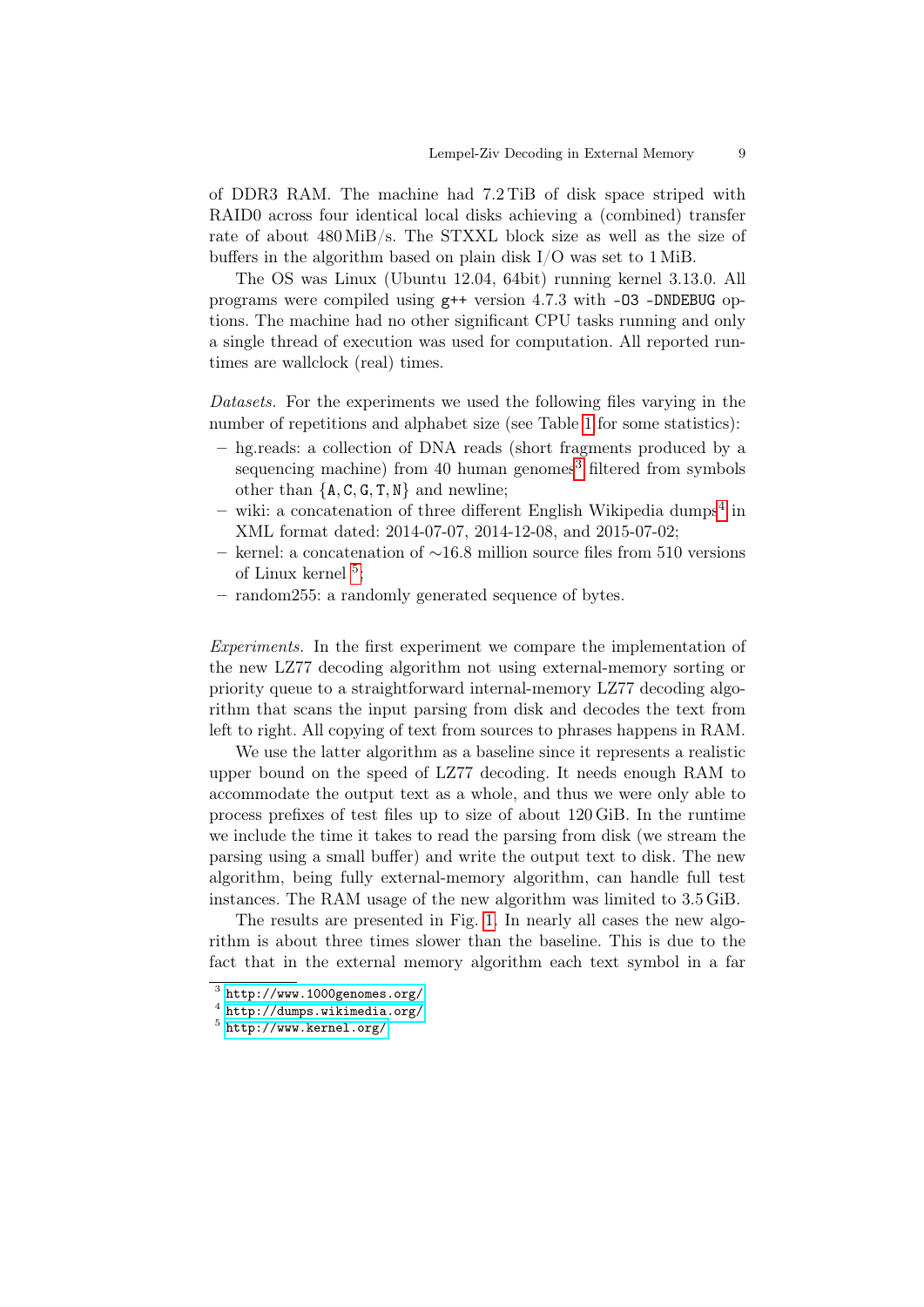

<span id="page-9-0"></span>Fig. 1. Comparison of the new external memory LZ77 decoding algorithm based on plain disk I/O ("LZ77decode") with the purely in-RAM decoding algorithm ("Baseline"). The latter represents an upper bound on the speed of LZ77 decoding. The unit of decoding speed is MiB of output text decoded per second.

repaeat phrase is read or written to disk three times: first, when written to a queue  $\mathsf{Q}_i$  as a part of a recovered phrase, second, when read from  $\mathsf{Q}_j$ , and third, when we write the decoded text to disk. In comparison, the baseline algorithm transfers each text symbol between RAM and disk once: when the decoded text is written to disk. Similarly, while the baseline algorithm usually needs one cache miss to copy the phrase from the source, the external memory algorithm performs about three cache misses per phrase: when adding the source of a phrase to  $R_i$ , when adding a literal representation of a phrase into  $Q_j$ , and when copying the symbols from  $\mathsf{Q}_j$  into their correct position in the text. The exception of the above behavior is the highly repetitive kernel testfile that contains many near repeat phrases, which are processed as efficiently as phrases in the RAM decoding algorithm.

In the second experiment we compare our two algorithms described in Section [4](#page-3-0) and [5](#page-5-0) to each other. For the algorithm based on priority queue we set  $\ell_{\text{max}} = 16$ . The segment size in both algorithms was set to at least half of the available RAM (and even more if it did not lead to multiple rounds of EM sorting/distribution), except in the algorithm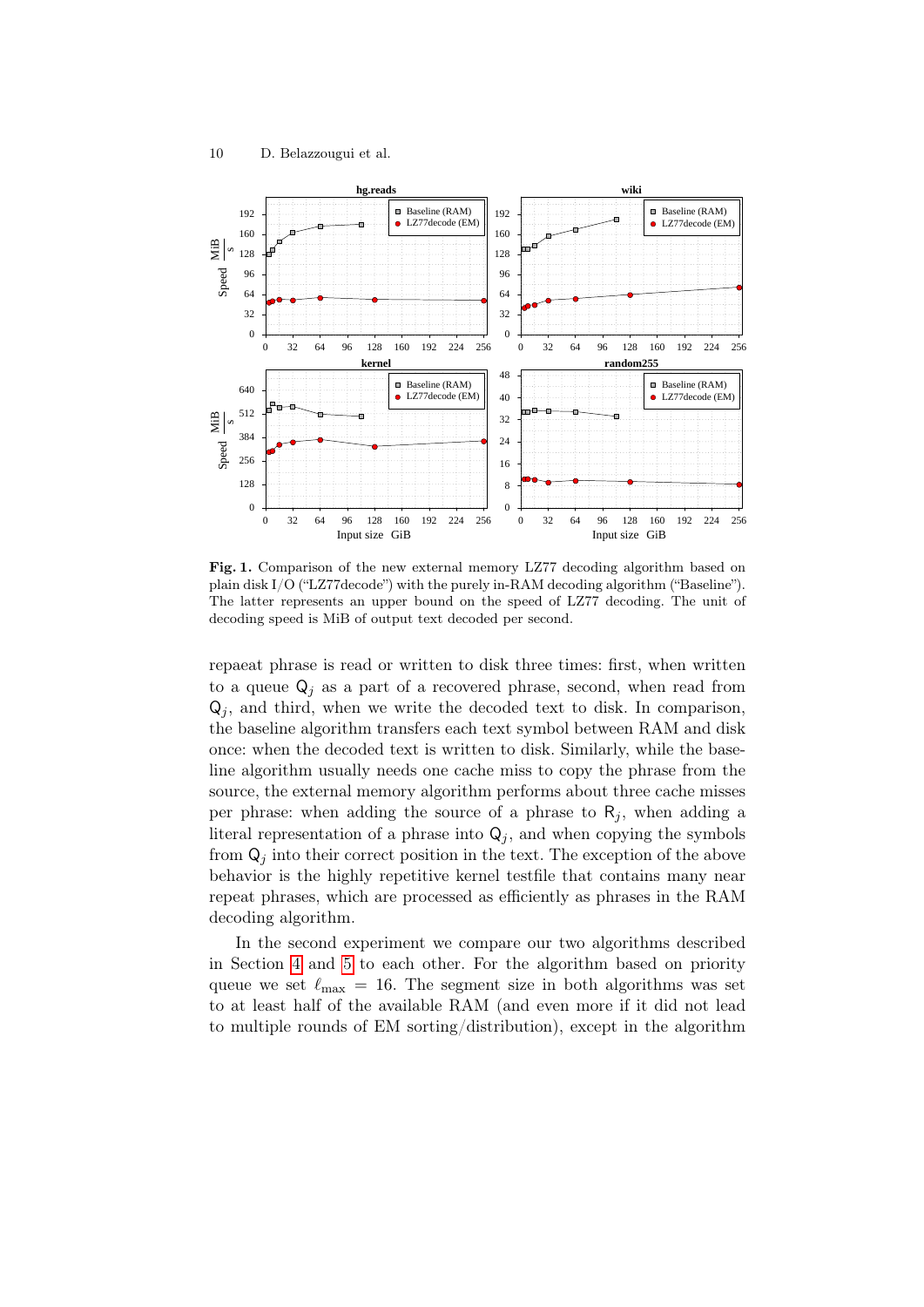

<span id="page-10-0"></span>Fig. 2. Comparison of the new external memory LZ77 decoding algorithm based on plain disk I/O ("LZ77decode") to the algorithm implemented using external memory sorting and priority queue ("LZ77decode-PQ"). The comparison also includes the algorithm implementing naive approach to LZ77 decoding in external memory. The speed is given in MiB of output text decoded per second.

based on sorting we also need to allocate some RAM for the internal operations of STXXL priority queue. In all instances we allocate 1 GiB for the priority queue (we did not observe a notable effect on performance from using more space).

In the comparison we also include a naive external-memory decoding algorithm that works essentially the same as baseline RAM algorithm except we do not require that RAM is big enough to hold the text. Whenever the algorithm requests a symbol outside a window, that symbol is accessed from disk. We do not explicitly maintain a window of recently decoded text in RAM, and instead achieve a very similar effect by letting the operating system cache the recently accessed disk pages. To better visualize the differences in performance, all algorithms were allowed to use 32 GiB of RAM.

The results are given in Fig. [2.](#page-10-0) For highly repetitive input (kernel) there is little difference between the new algorithms, as they both copy nearly all symbols from the window of recently decoded text. The naive algorithm performs much worse, but still finishes in reasonable time due to large average length of phrases (see Table [1\)](#page-7-0).

On the non-repetitive data (hg.reads), the algorithm using externalmemory sorting and priority queue clearly gets slower than the algorithm using plain disk I/O as the size of input grows. The difference in constant factors is nearly three for the largest test instance. The naive algorithm maintains acceptable speed only up to a point where the decoded text is larger than available RAM. At this point random accesses to disk dramatically slow down the algorithm.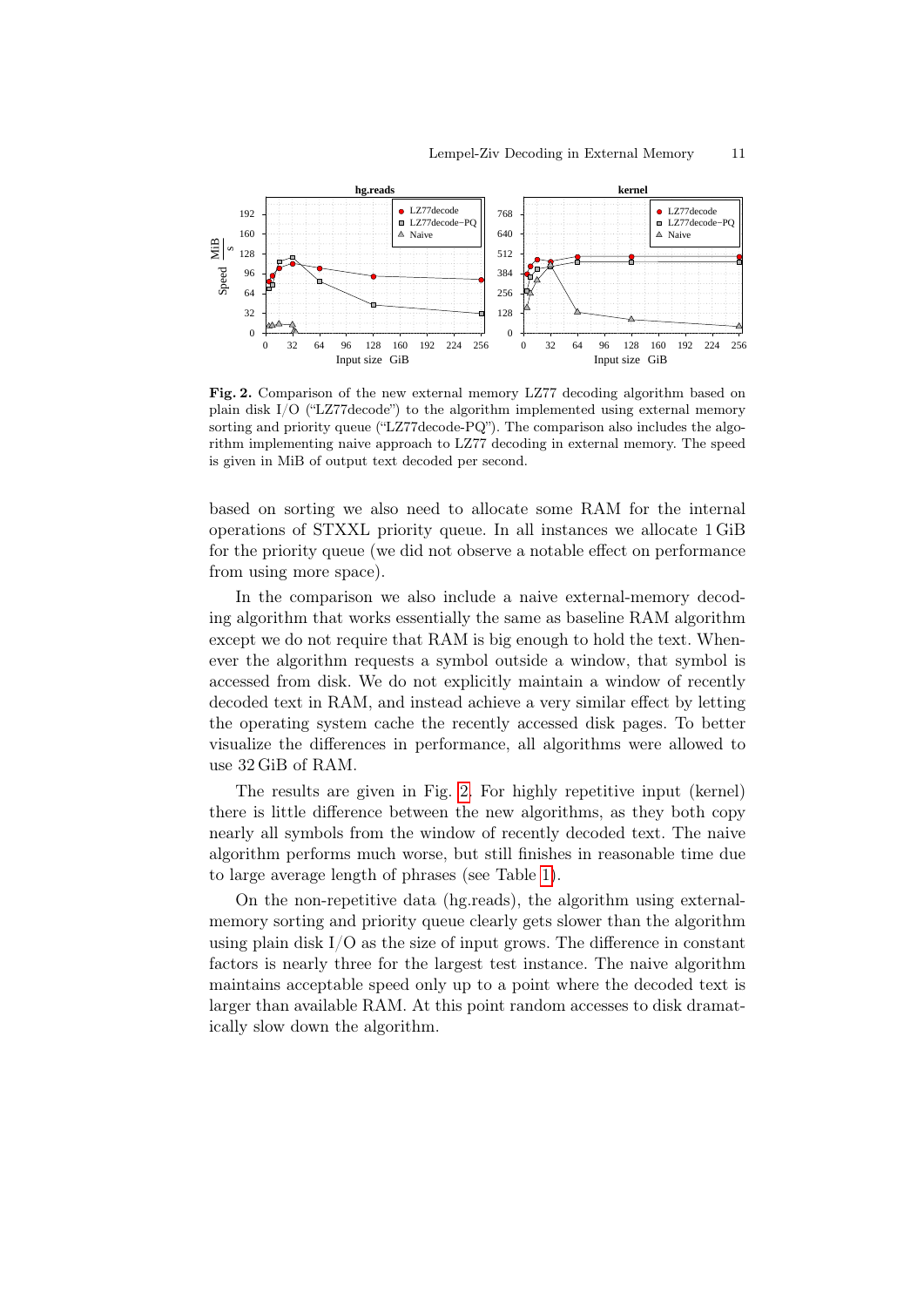

<span id="page-11-3"></span>Fig. 3. The effect of disk space budget (see Section [6\)](#page-6-0) on the speed of the new externalmemory LZ77 decoding algorithm using plain disk I/O. Both testfiles were limited to 32 GiB prefixes and the algorithm was allowed to use 3.5 GiB of RAM. The rightmost data-point on each of the graphs represents a disk space budget sufficient to perform the decoding in one part.

In the third experiment we explore the effect of the technique described in Section [6](#page-6-0) aiming at reducing the peak disk space usage of the new algorithm. We executed the algorithm on 32 GiB prefixes of two testfiles using 3.5 GiB of RAM and with varying disk space budgets. As shown in Fig. [3,](#page-11-3) this technique allows reducing the peak disk space usage to very little over what is necessary to store the input parsing and output text and does not have a significant effect on the runtime of the algorithm, even on the incompressible random data.

#### 8 Concluding Remarks

We have described the first algorithms for external memory LZ77 decoding. Our experimental results show that LZ77 decoding is fast in external memory setting too. The state-of-the-art external memory LZ factorization algorithms are more than a magnitude slower than our fastest decoding algorithm, see [\[11\]](#page-12-14).

#### References

- <span id="page-11-1"></span>1. Aggarwal, A., Vitter, J.S.: The input/output complexity of sorting and related problems. Commun. ACM 31(9), 1116–1127 (1988), doi[:10.1145/48529.48535](http://dx.doi.org/10.1145/48529.48535)
- <span id="page-11-0"></span>2. Badkobeh, G., Crochemore, M., Toopsuwan, C.: Computing the maximal-exponent repeats of an overlap-free string in linear time. In: Proc. 19th International Symposium on String Processing and Information Retrieval (SPIRE). LNCS, vol. 7608, pp. 61–72. Springer (2012), doi[:10.1007/978-3-642-34109-0\\_8](http://dx.doi.org/10.1007/978-3-642-34109-0_8)
- <span id="page-11-2"></span>3. Brodal, G.S., Katajainen, J.: Worst-case external-memory priority queues. In: Proc. 6th Scandinavian Workshop on Algorithm Theory (SWAT). LNCS, vol. 1432, pp. 107–118. Springer (1998), doi[:10.1007/BFb0054359](http://dx.doi.org/10.1007/BFb0054359)